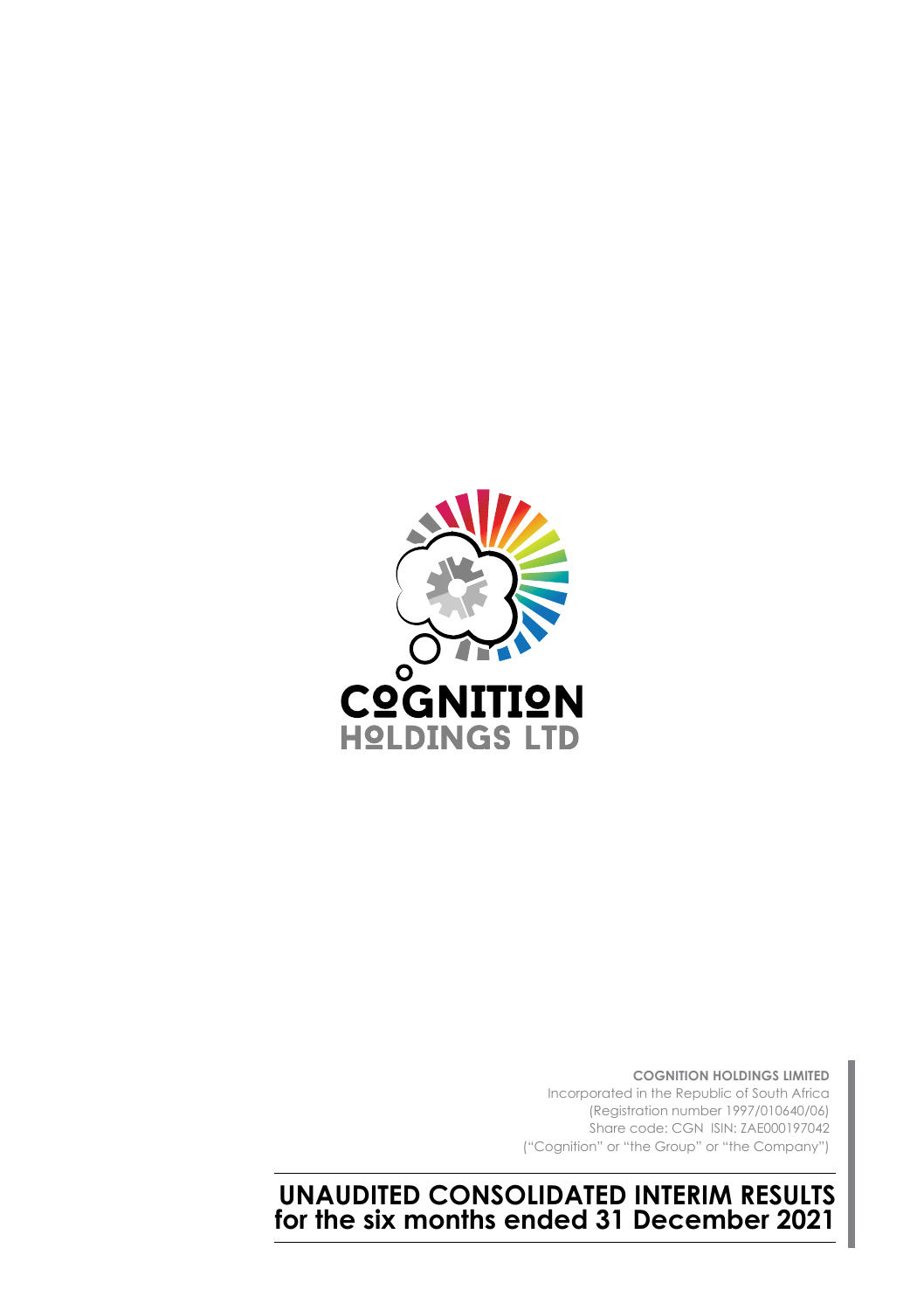# **COMMENTARY ON INTERIM RESULTS**

for the six months ended 31 December 2021

#### **Operational Overview**

While the interim results and the overall business performance are not what we would like to be presenting, as a business, we must be realistic about where we are to get to where we want to be.

After many challenges within the Cognition group and the depressed business environment during the past six months, Cognition saw several board changes and an overall reduction in income and earnings. It has become increasingly clear that, while the world looks to recover from the global pandemic, Cognition is at a point where it can reset, rebuild, and focus on core strategies that will improve the future of the business.

It has been evident that several business areas need to be strengthened. As a result, we set out three priority questions that everyone in the Company is focused on: What should we start doing? What should we stop doing? What should we continue doing? These questions have enabled us to focus on areas that we can improve on and respond more effectively to our customers and their requirements. They will focus on delivering improved performance collaborating better with group companies, with the goal of better returns to shareholders over the medium and long term.

**Property Portal –** Established over 20 years ago, Private Property is a multi-site property marketplace that presents property listings, news and advice to property shoppers. It charges real estate professionals and related advertising clients to market to that audience. It achieves this by delivering relevant property content to consumers through custom-designed and developed applications and web platforms. The business strikes a balance between being a part technology company, part media channel and part content publisher.

In recognition of its customers' ever-changing digital landscape and needs, the Private Property board approved an investment budget to support the Company's mid to long term strategy at the beginning of this financial year. This will see the Company make significant investments in upgrading its technology and solidifying its brand in the market while sacrificing short-term profits in favour of mid to long term customer and revenue growth over the next three years.

Once this investment in technology is complete, the Private Property management team is confident of growing market share within the core business and achieving diversified revenue streams. In addition, with a significant range of developing partnerships in the real estate, banking and mortgage origination industries, Private Property expects to see steady growth over the next three to five years. As a result, it is firmly on track to achieving its strategic goals.

**Research and Insights –** Customized research and insights partner, focusing on product pricing, B2B and consumer research, market sizing and advertising monitoring.

As presented in the FY2021 annual results, management agreed to terms which resulted in the sale of the Company's entire shareholding in the BMi Sport Group to the BMi Sport Group management.

The remainder of the Group's research assets (BMi Research, Livingfacts and Adcheck) have performed well and, following the various restructures in the previous financial year, are on track to exceed forecasts. The diverse strategic and bespoke research and analytics solutions have been recognized as an essential part of the business and necessary for future growth. Management continues to monitor costs; look at opportunities to automate and improve efficiencies whilst keeping the value of delivering exceptional insights to our customers top of mind.

1

<u>and an an</u>

---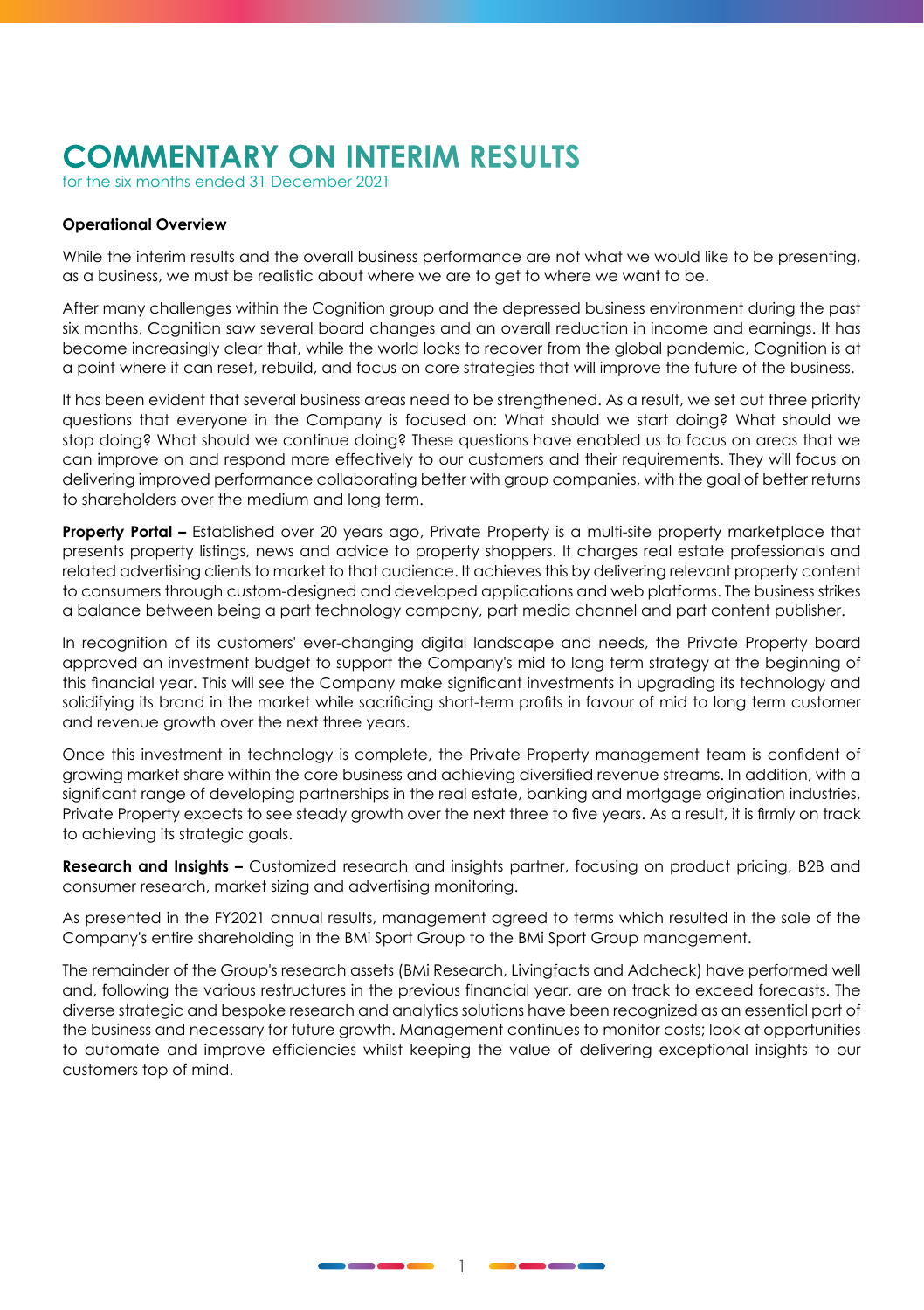# **COMMENTARY ON INTERIM RESULTS**

for the six months ended 31 December 2021 (continued)

**Campaign and Data Management Service -** Collaborates with brands and agencies that want to connect, engage with and understand their customers using the relevant market technology.

Whilst COVID-19 restrictions, particularly the alcohol-related restrictions, negatively impacted the division, digital engagement with consumers remains an attractive solution offering to our broad customer base and any brands that engage with consumers. This sector is entering a period of significant change. We are confident that the strategies being put in place will position FoneWorx to adapt and play an essential role in adding value to its customers.

**Channel Incentives and Loyalty -** Channel Incentives enable brands to reward resellers and sales agents that market and sell its products to end consumers. In addition, the Channel Incentives platform simplifies the claiming of incentives and assists with the product training process, leading to increased sales and product knowledge.

Our incentive claim volumes were slightly lower than the previous corresponding period, mainly because some cellular channels imposed limitations on incentive programmes. However, our Channel Incentive platform continues to gain momentum. During the period under review, we have onboarded several new incentive programmes. As a result, we have successfully processed more than 240 000 claims for at least 8 000 unique users, with the total incentive value exceeding R40 million. We remain optimistic that our turnkey solution to incentivize staff or agents via our platform will continue to grow.

#### **Prospects**

Albeit early days in the turnaround plan at Cognition Holdings, the general confidence within the business is improving daily with a clear sense of direction. In addition, management has identified several key initiatives that will strengthen the core of the Company and drive revenue and profit growth. These include, but are not limited to, the following:

- A clear focus on increasing technological capacity, which will enable us to react quickly to customer needs
- Improved solutions for customers to drive revenue growth
- Right-sizing of the business and simplification of internal systems and processes
- Ongoing monitoring and control of costs within the business

This direct and strategic focus leaves us in a solid position to make concise and accurate decisions regarding future acquisitions better aligned with our fundamental strategy, enabling immediate integration and faster growth.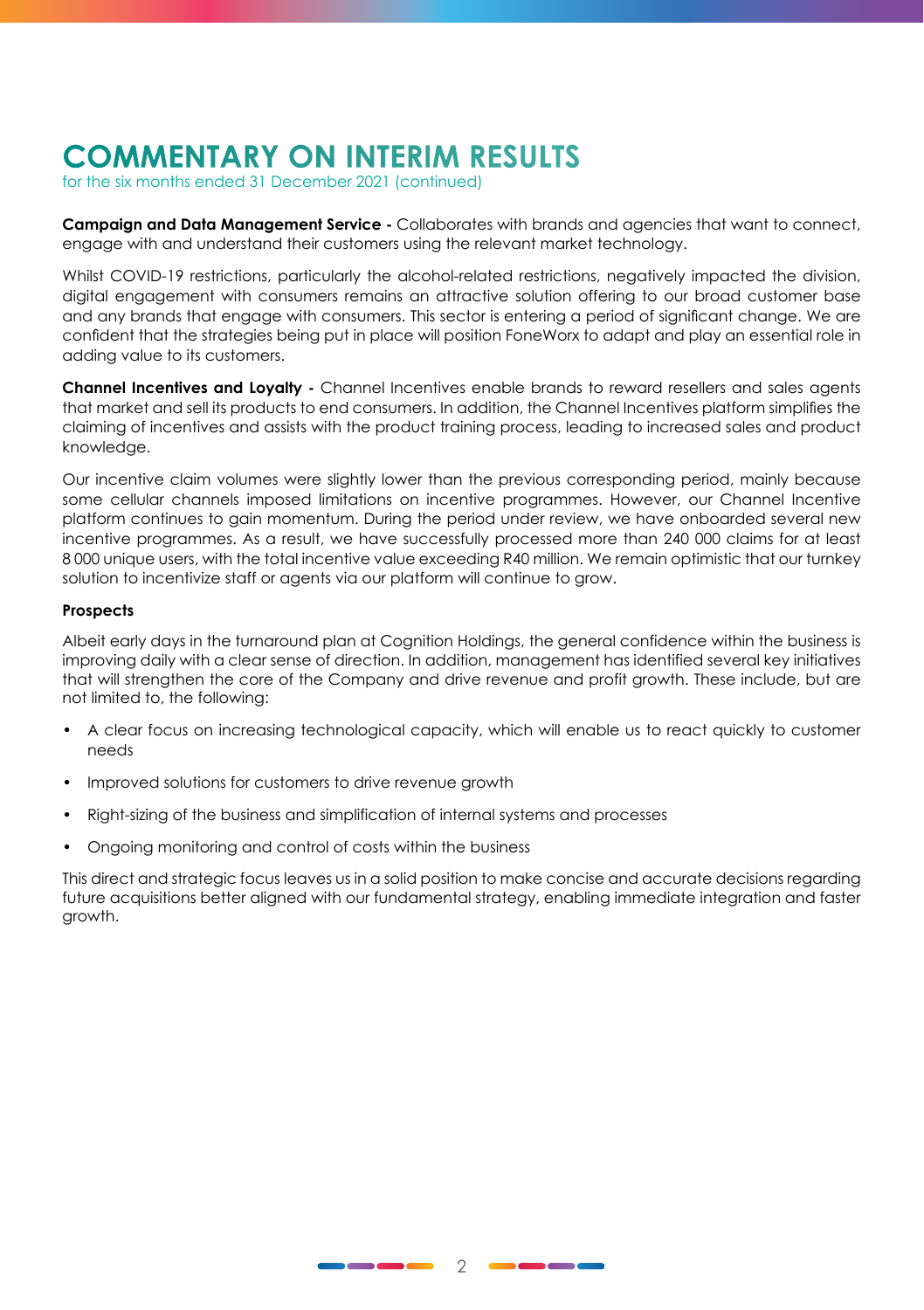# **COMMENTARY ON INTERIM RESULTS**

for the six months ended 31 December 2021 (continued)

#### **Financial Review**

The Group's Revenue for the interim period of R120.6 million was 1.6% lower than the R122.6 million reported in the comparative period. However, a marginal improvement in Gross Profit margin resulted in the Gross Profit only declining by 0.6% from R102.1 million in the comparative period in the prior year to R101.6 million.

Sales within the Knowledge Creation and Management segment declined by 3.2%, with Gross Profit remaining the same as the comparative period despite the decline of channel incentive services that are no longer allowed to operate in some retail channels. In addition, the Group disposed of the BMi Sport Group during the period under review. Still, the remaining Research assets within this segment could recover substantially during the same period.

Active Data Exchange Services were again hampered by restrictions on the sale of alcohol during this reporting period and reported a decline in sales of 2.6% from R21.6 million to R21 million. However, due to a change in the product mix, the related cost of services increased, resulting in a reduction of 2.65% in Gross Profit down to R14.6 million from R16.7 million for the comparative period.

Private Property showed remarkable resilience in the market and continued to increase its revenue during the period. To ensure long-term sustainability and improved market share, Private Property is reinvesting a substantial portion of the cash it generates back into the business.

The above reinvestment has resulted in a significant increase in staff and operational costs, with an increase in staff cost of 17.1%, up from R44.2 million to R51.8 million. Operational costs for the entire Group, which includes marketing and branding expenditure, increased from R37 million to R47 million, a 28.3% increase.

Due to the strategic reinvestment by PPSA, which will continue over the medium term, the goodwill associated with PPSA was impaired by R41.6 million due to reduced cash flows. In addition to this, the sale of the BMi Sport Group has resulted in a further loss of R3.2 million.

The combination of the impairment and losses has resulted in a reportable loss after tax of R54 million with a reported net loss per share of 23.81cents compared to earnings per share of 2.93 cents for the comparative reporting period in 2020. As a result, headline loss per share for the period is 0.70 cents compared to headline earnings per share of 2.93 cents in the previous period.

Despite the reported losses, the Group maintained its cash resources at R105 million compared to R94 million as of 31 December 2020.

Despite the poor financial results reported by the Group for the period, the Group remains in a healthy financial position with significant cash reserves and very little debt.

<u>and and and an</u>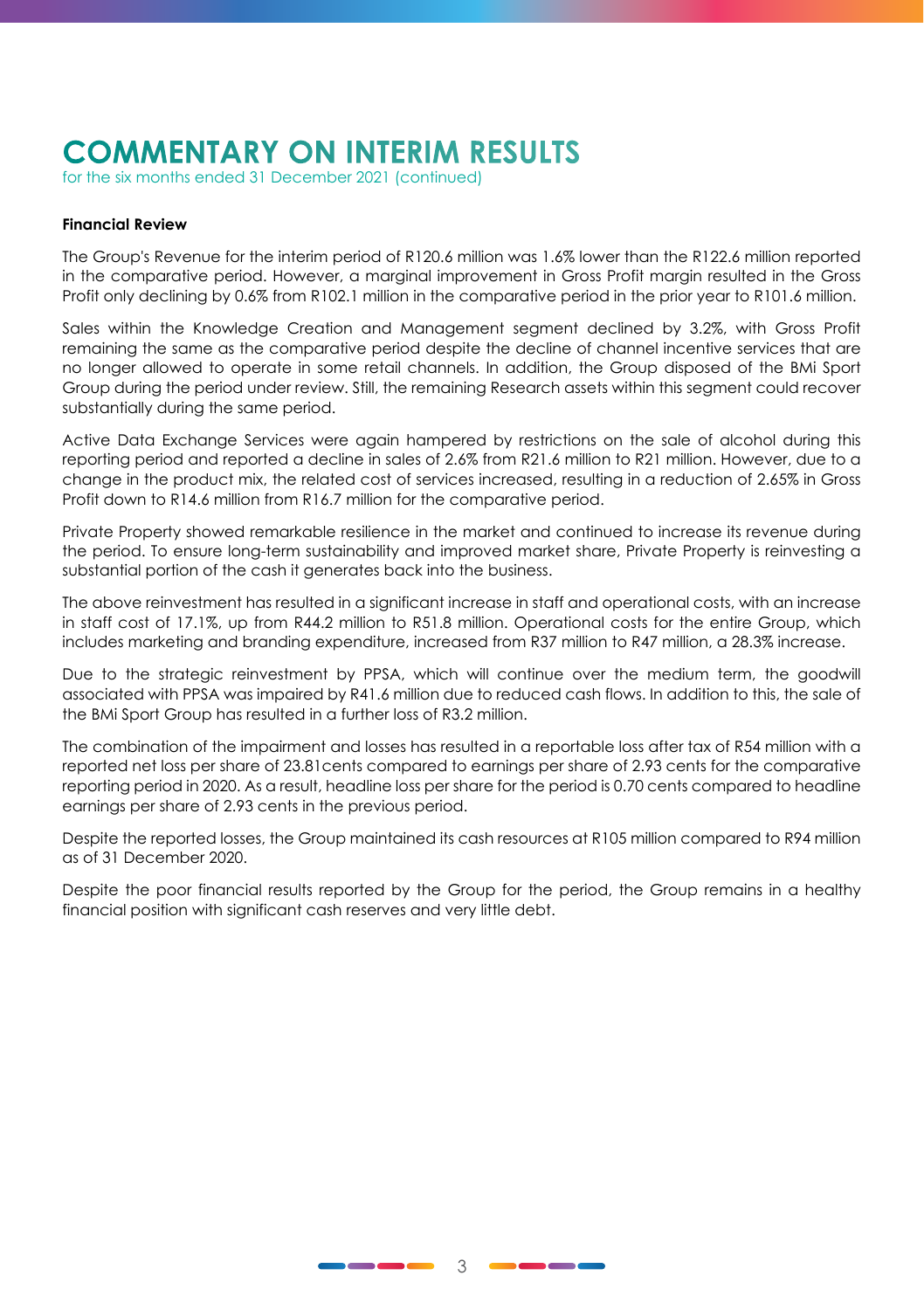## **CONSOLIDATED STATEMENTS OF FINANCIAL POSITION**

|                                                  |           | <b>Unaudited</b>    | Unaudited           | <b>Audited</b>  |
|--------------------------------------------------|-----------|---------------------|---------------------|-----------------|
|                                                  |           | as at               | as at               | as at           |
|                                                  | Change    | 31 December<br>2021 | 31 December<br>2020 | 30 June<br>2021 |
|                                                  |           | <b>R'000</b>        | R'000               | <b>R'000</b>    |
| <b>ASSETS</b>                                    |           |                     |                     |                 |
| <b>Non-current assets</b>                        | $-40.8%$  | 95 630              | 161 502             | 149 949         |
| Property, plant and equipment                    | $-9.5%$   | 13969               | 15 4 36             | 13784           |
| Right-of-use assets                              | $-100%$   |                     | 7 3 3 3             |                 |
| Goodwill                                         | $-45.2%$  | 55 645              | 101 580             | 97 246          |
| Intangible assets                                | $-38.3%$  | 19743               | 31 981              | 31 1 28         |
| Investment in associates                         | 20.5%     | 3216                | 2669                | 2798            |
| Lease Receivable                                 | $-100.0%$ |                     |                     | 376             |
| Deferred tax asset                               | 22.1%     | 3057                | 2 5 0 3             | 4617            |
| <b>Current assets</b>                            | 3.0%      | 152 089             | 147 694             | 148 224         |
| Inventory                                        |           | 919                 |                     | 889             |
| Lease Receivable                                 |           | 231                 |                     |                 |
| Current tax receivable                           | $-36.9%$  | 1583                | 2510                | 854             |
| Trade and other receivables                      | $-12.8%$  | 44 086              | 50 573              | 36 669          |
| Cash and cash equivalents                        | 11.3%     | 105 270             | 94611               | 109 812         |
| <b>Total assets</b>                              | $-19.9%$  | 247 719             | 309 196             | 298 173         |
| <b>EQUITY AND LIABILITIES</b>                    |           |                     |                     |                 |
| <b>Capital and reserves</b>                      | $-22.4%$  | 190 424             | 245 254             | 243 029         |
| <b>Stated Capital</b>                            | 0.0%      | 159 420             | 159 420             | 159 420         |
| Retained income                                  | $-86.4%$  | 10418               | 76 426              | 71767           |
| Change in ownership                              | 0.0%      | (6135)              | (12892)             | (12892)         |
| Attributable to the equity holders of the parent | $-26.6%$  | 163703              | 222 954             | 218 295         |
| Non-Controlling interests                        | 19.8%     | 26 7 21             | 22 300              | 24 7 34         |
| <b>Non-current liabilities</b>                   | $-65.5%$  | 4612                | 13 3 8 6            | 5690            |
| Lease liability                                  |           |                     | 6 5 8 5             |                 |
| Cash Settled Share Based Payment                 | 135.7%    | 3 2 2 4             | 1 3 6 8             | 1675            |
| Deferred tax liability                           | $-74.5%$  | 1 3 8 8             | 5433                | 4015            |
| <b>Current liabilities</b>                       | 4.2%      | 52 683              | 50 556              | 49 454          |
| Trade and other payables                         | $-31.2%$  | 27 431              | 39 893              | 34 24 1         |
| Current tax payable                              | $-78.8%$  | 55                  | 260                 | 1075            |
| Unclaimed dividends                              | 0.0%      | 233                 | 233                 | 233             |
| Third Party Prize money                          | 221.0%    | 24 964              | 7776                | 13 905          |
| Lease Liability                                  |           |                     | 2394                |                 |
| <b>Total equity and liabilities</b>              | $-19.88%$ | 247 719             | 309 196             | 298 173         |
| Net asset value per share (cents)                | $-26.6%$  | 71.40               | 97.24               | 95.21           |
| Net tangible asset value per share (cents)       | $-1.2%$   | 38.52               | 38.99               | 39.22           |
| Number of shares in issue                        | 0.00%     | 229 273 021         | 229 273 021         | 229 273 021     |

4

**In the Case of A**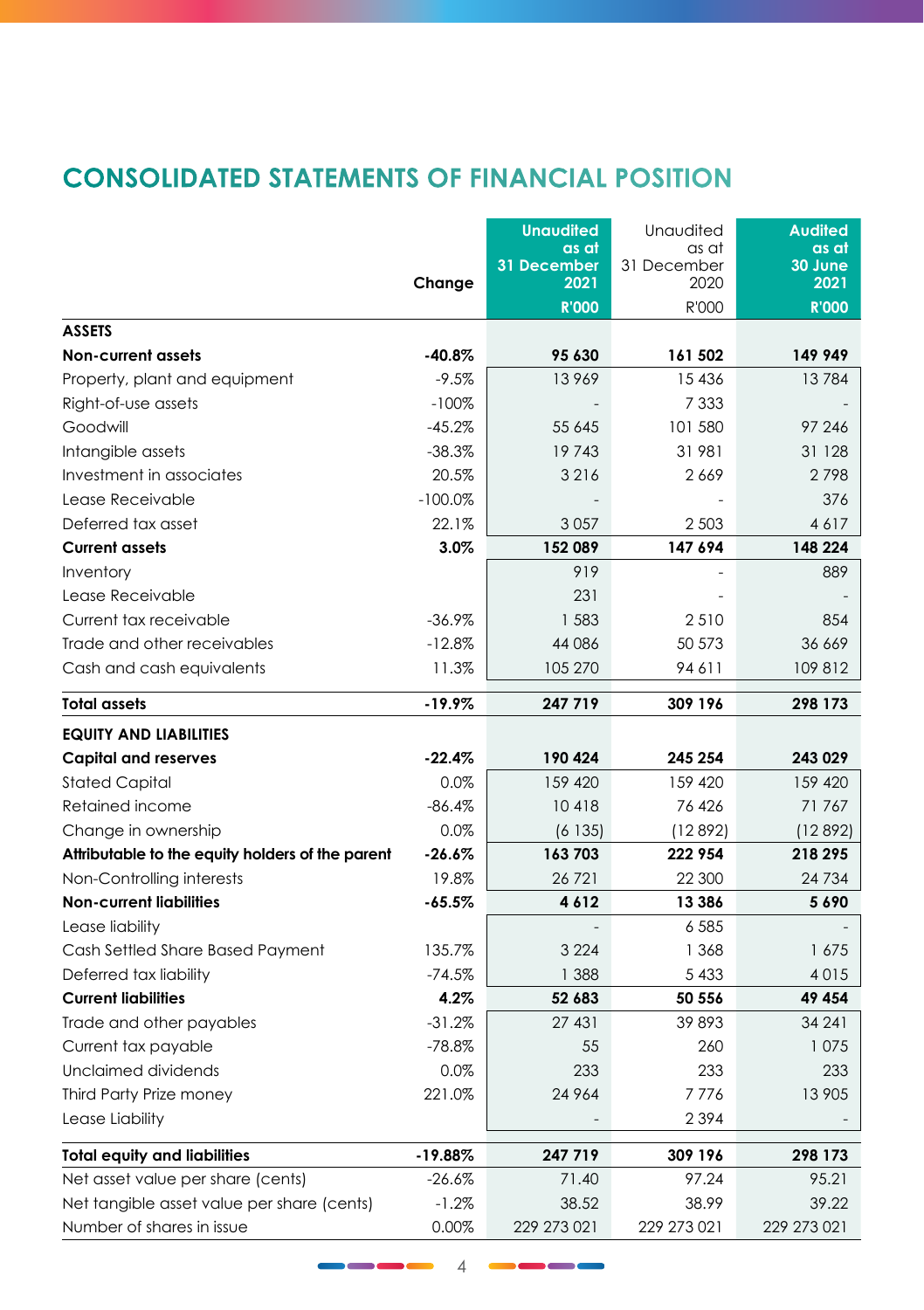## **CONSOLIDATED STATEMENTS OF COMPREHENSIVE INCOME**

|                                              |           | <b>Unaudited</b><br>as at<br>31 December<br>2021 | Unaudited<br>as at<br>31 December<br>2020 | <b>Audited</b><br>as at<br>30 June<br>2021 |
|----------------------------------------------|-----------|--------------------------------------------------|-------------------------------------------|--------------------------------------------|
|                                              | Change    | <b>R'000</b>                                     | R'000                                     | <b>R'000</b>                               |
| Revenue                                      | $-1.6%$   | 120 598                                          | 122 610                                   | 230 562                                    |
| Cost of Sales                                | $-7.0%$   | (18996)                                          | (20 428)                                  | (31883)                                    |
| <b>Gross Profit</b>                          | $-0.6%$   | 101 602                                          | 102 182                                   | 198 679                                    |
| Other operating income                       | $-80.2%$  | 119                                              | 600                                       | 1 2 8 9                                    |
| Staff costs                                  | 17.1%     | (51844)                                          | (44282)                                   | (92221)                                    |
| Other operating expenses                     | 28.3%     | (55915)                                          | (37188)                                   | (72, 666)                                  |
| Impairment of goodwill                       |           | (41 600)                                         |                                           | (4334)                                     |
| Loss on disposal of subsidiary               |           | (3 273)                                          |                                           |                                            |
| Finance costs                                | $-100.0%$ |                                                  | (545)                                     | (664)                                      |
| Income from equity accounted Investment      | 196.5%    | 418                                              | 4                                         | 270                                        |
| Depreciation and amortization expense        | $-18.9%$  | (5209)                                           | (6 422)                                   | (12545)                                    |
| Modification loss of right-of-use assets     |           |                                                  |                                           | (1713)                                     |
| Investment income                            | 28.3%     | 1 640                                            | 1 278                                     | 2862                                       |
| (Loss)/Profit before tax                     | $-442.9%$ | (54062)                                          | 15764                                     | 18 957                                     |
| Income tax                                   | $-135.6%$ | 1648                                             | (4632)                                    | (7, 502)                                   |
| (Loss)/Profit for the period                 | $-570.8%$ | (52414)                                          | 11 132                                    | 11 455                                     |
| Other comprehensive income                   |           |                                                  |                                           |                                            |
| <b>Total comprehensive (loss)/income</b>     |           |                                                  |                                           |                                            |
| for the year                                 | $-570.8%$ | (52414)                                          | 11 132                                    | 11 455                                     |
| Profit attributable to:                      |           |                                                  |                                           |                                            |
| Owners of the parent                         | $-912%$   | (54 592)                                         | 6723                                      | 2064                                       |
| Non-controlling interest                     | $-76.8%$  | 2 1 7 8                                          | 4 4 0 9                                   | 9 3 9 1                                    |
| Weighted average number of shares in issue   | 0.0%      | 229 273 021                                      | 229 273 021                               | 229 273 021                                |
| Basic (loss) / earnings per share (cents)    | $-912.0%$ | (23.81)                                          | 2.93                                      | 0.90                                       |
| Headline (loss) / earnings per share (cents) | $-123.9%$ | (0.70)                                           | 2.93                                      | 3.03                                       |
| Diluted (loss) / earnings per share(cents)   | $-912.0%$ | (23.81)                                          | 2.93                                      | 0.90                                       |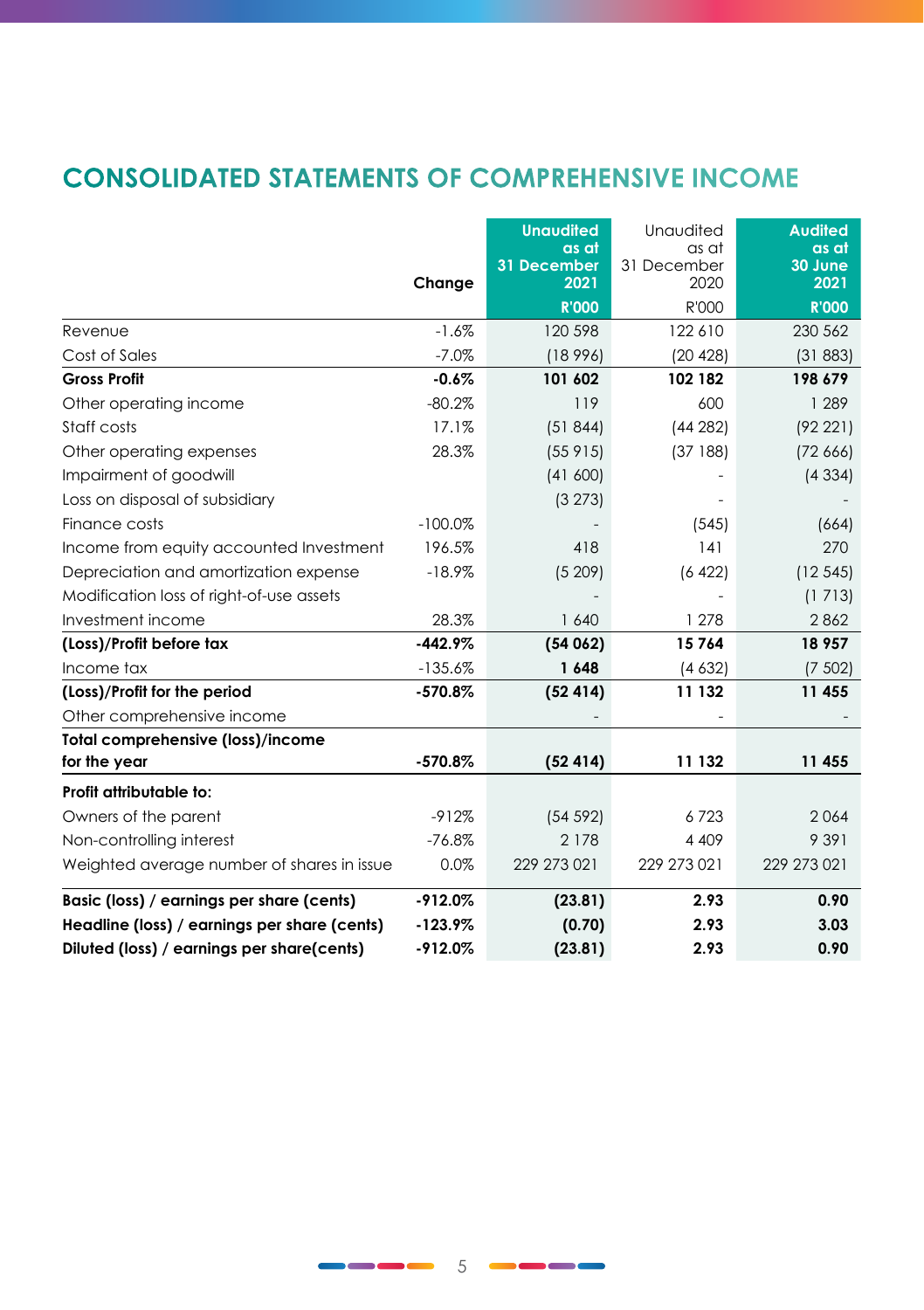# **CONSOLIDATED STATEMENTS OF CHANGES IN EQUITY**

|                                                 | Stated  | Change in | Retained | Attributable<br>to Equity | Non-<br>Controllina | Total   |
|-------------------------------------------------|---------|-----------|----------|---------------------------|---------------------|---------|
|                                                 | Capital | ownership | Income   | <b>Holders</b>            | Interest            | Equity  |
|                                                 | R'000   | R'000     | R'000    | <b>R'000</b>              | R'000               | R'000   |
| <b>Audited balance at</b><br>1 July 2020        | 159 420 | (12892)   | 69703    | 216 231                   | 17891               | 234 122 |
| Changes in equity                               |         |           |          |                           |                     |         |
| Total comprehensive income<br>for the period    |         |           | 6723     | 6723                      | 4 4 0 9             | 11 132  |
| <b>Total changes</b>                            |         |           | 6723     | 6723                      | 4 4 0 9             | 11 132  |
|                                                 |         |           |          |                           |                     |         |
| <b>Unaudited balance at</b><br>31 December 2020 | 159 420 | (12892)   | 76 426   | 222 954                   | 22 300              | 245 254 |
| Changes in equity                               |         |           |          |                           |                     |         |
| Total comprehensive income<br>for the period    |         |           | (4659)   | (4659)                    | 4981                | 322     |
| <b>Dividends</b>                                |         |           |          |                           | (2.547)             | (2547)  |
| <b>Audited balance at</b><br>1 July 2021        | 159 420 | (12892)   | 71 767   | 218 295                   | 24 734              | 243 029 |
| Changes in equity                               |         |           |          |                           |                     |         |
| Total comprehensive income<br>for the period    |         |           | (54 592) | (54 592)                  | 2 1 7 8             | (52414) |
| <b>Dividends</b>                                |         |           |          |                           | (191)               | (191)   |
| Disposal of Subsidiary                          |         | 6757      | (6757)   |                           |                     |         |
| <b>Unaudited balance at</b><br>31 December 2021 | 159 420 | (6135)    | 10418    | 163703                    | 26 721              | 190 424 |

 $\blacksquare$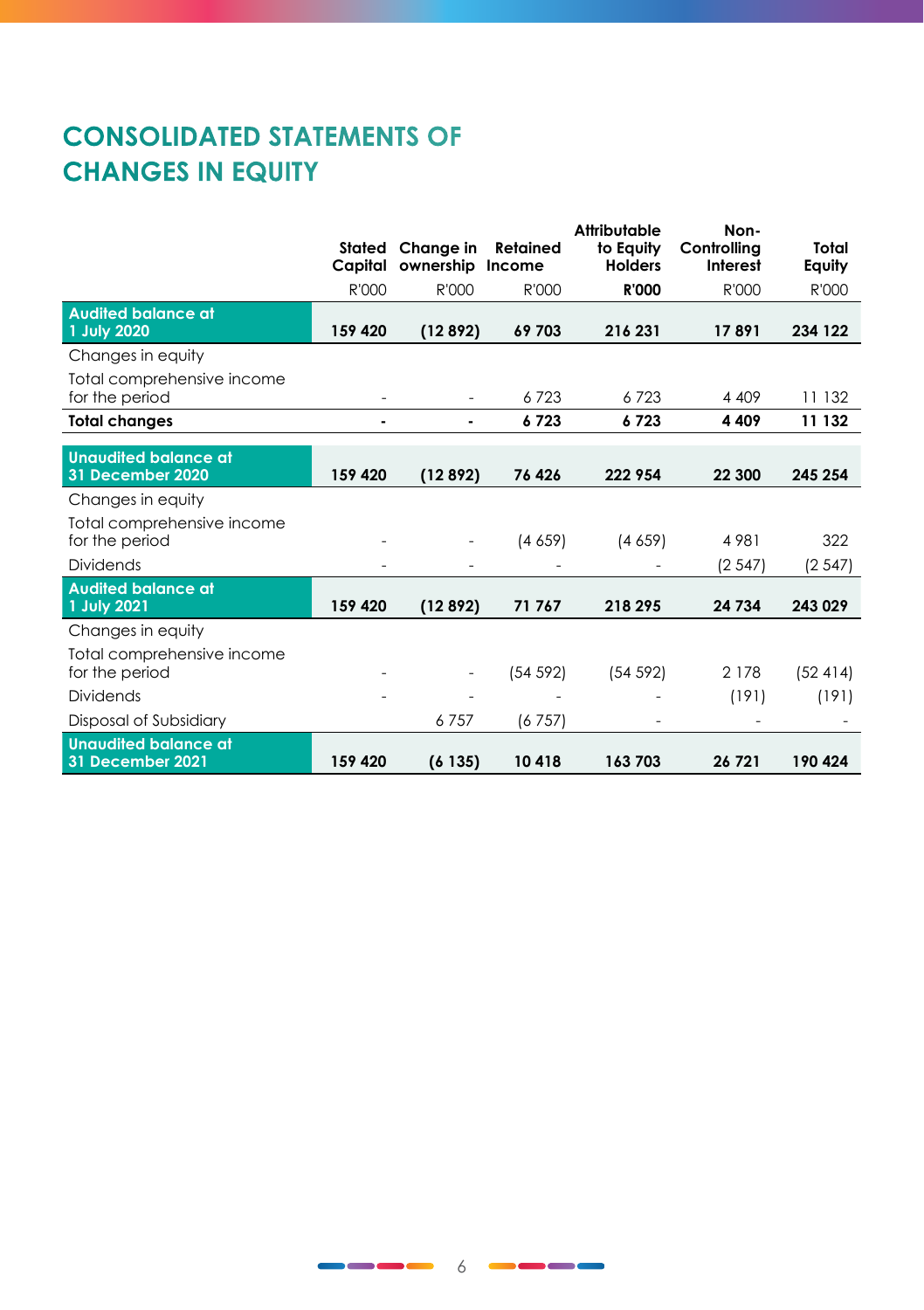## **CONSOLIDATED STATEMENTS OF CASH FLOWS**

|                                                         | <b>Unaudited</b>    | Unaudited           | <b>Audited</b>  |
|---------------------------------------------------------|---------------------|---------------------|-----------------|
|                                                         | as at               | as at               | as at           |
|                                                         | 31 December<br>2021 | 31 December<br>2020 | 30 June<br>2021 |
|                                                         | <b>R'000</b>        | R'000               | <b>R'000</b>    |
|                                                         |                     |                     |                 |
| Cash flow from operating activities                     | 828                 | 13 393              | 37 743          |
| Net cash generated from operations                      | (711)               | 19760               | 46 647          |
| Finance costs                                           |                     | (545)               | (664)           |
| Investment income                                       | 1 640               | 1 278               | 2862            |
| Normal tax paid                                         | (101)               | (7100)              | (11102)         |
| Cash flow from investing activities                     | (5179)              | (4029)              | (6580)          |
| Purchase of Property, plant and equipment               | (952)               | (532)               | (967)           |
| Proceeds on disposal of Property, plant and equipment   | 117                 | 19                  | 2075            |
| Purchase of intangible asset                            | (1 528)             | (3516)              | (7521)          |
| Sale of intangible asset                                |                     |                     | 209             |
| Purchase of unlisted investment                         |                     |                     | (376)           |
| Cash disposed of in business disposal                   | (2816)              |                     |                 |
| Cash flow from financing activities                     | (191)               | (457)               | (7055)          |
| Lease liability capital portion paid                    |                     | (457)               | (4508)          |
| Dividends paid                                          | (191)               |                     | (2547)          |
| Net increase in cash and cash equivalents               | (4542)              | 8 9 0 7             | 24 108          |
| Cash and cash equivalents at beginning<br>of the period | 109 812             | 85704               | 85 704          |
| Cash and cash equivalents at end of the period          | 105 270             | 94 611              | 109812          |

<u>an an an an</u>

 $\bullet$  and  $\bullet$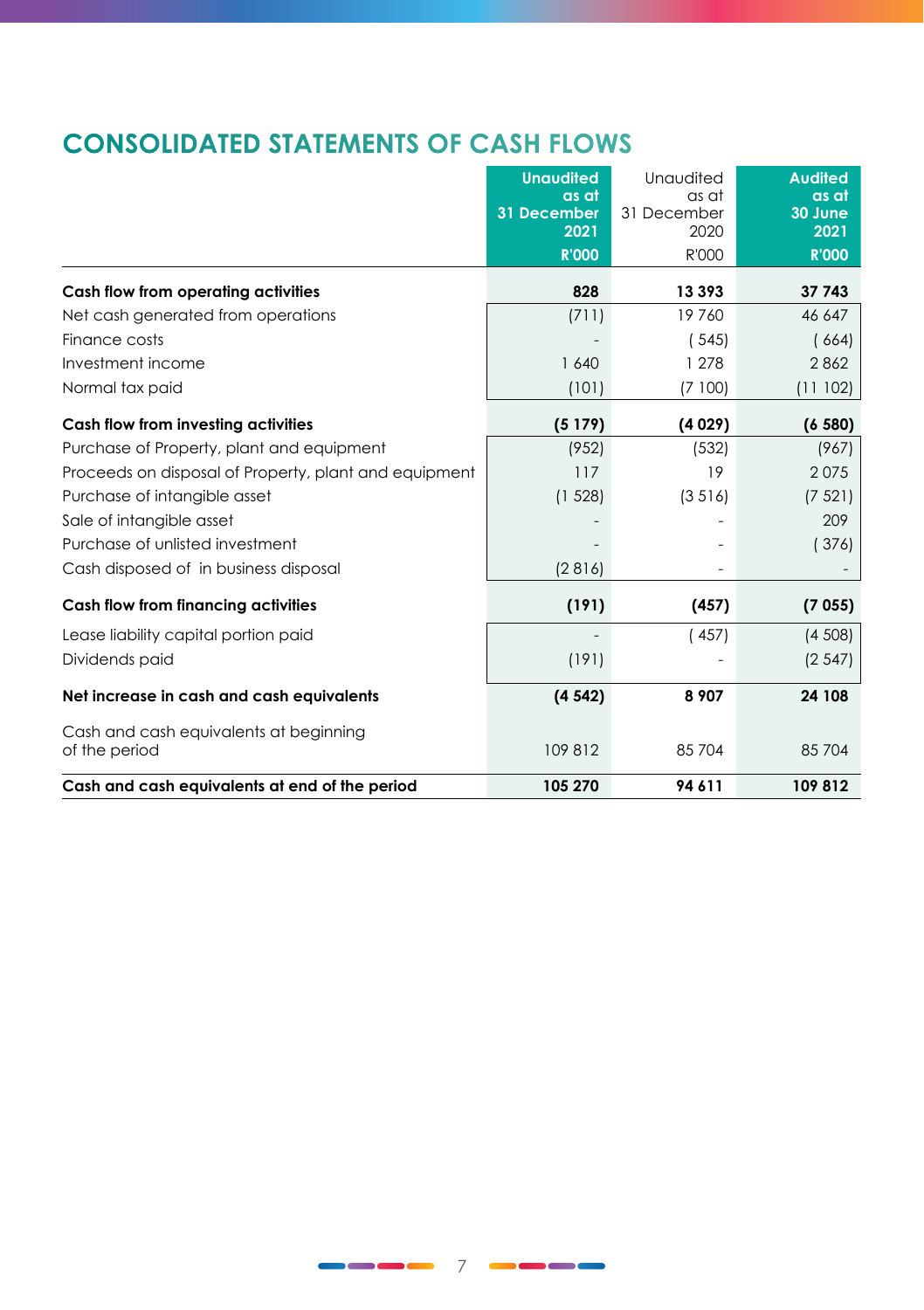FOR THE SIX MONTHS ENDED 31 DECEMBER 2021

#### **BASIS OF PREPARATION**

The unaudited condensed consolidated interim results for the six months ended 31 December 2021 have been prepared in accordance with International Financial Reporting Standards ("IFRS"), the requirements of the JSE Limited Listings Requirements for interim reports, the requirements of the Companies Act applicable to condensed financial statements and the Financial Reporting Pronouncements as issued by the Financial Reporting Standards Council and contain information required by IAS 34 - Interim Financial Reporting. The accounting policies applied in preparation of these condensed consolidated interim results are consistent with those applied in the previous annual financial statements.

In preparing these interim financial statements, management has made judgements and estimates that affect the application of accounting policies and the reported amounts of assets and liabilities, income and expense. Actual results may differ from these estimates. The significant judgements made by management in applying the Group's accounting policies and the key sources of estimation uncertainty were the same as those described in the last annual financial statements.

These financial statements have been compiled under the supervision of the Financial Director, Pieter Scholtz.

The unaudited condensed consolidated interim results for the six months ended 31 December 2021 have not been reviewed by the Group's auditor.

#### **REVENUE FROM CONTRACTS WITH CUSTOMERS**

The Group derives revenue from offering multiple services to customers.

Revenue from contracts with customers is recognized when control of the services is transferred to the customer at an amount that reflects the consideration to which the Group expects to be entitled in exchange for the services. All invoices are due and payable on presentation of invoice up to 60 days except for a single multinational that has arranged longer payment terms. Therefore, the Group has elected to apply the practical expedient as there are no significant financing components.

Revenue is derived from fees charged to customers for the following service offerings:

- Online Platform Services
- Research Services
- Communication Service Revenue
- Campaign Service Development
- Supplementary Services

\_\_\_\_\_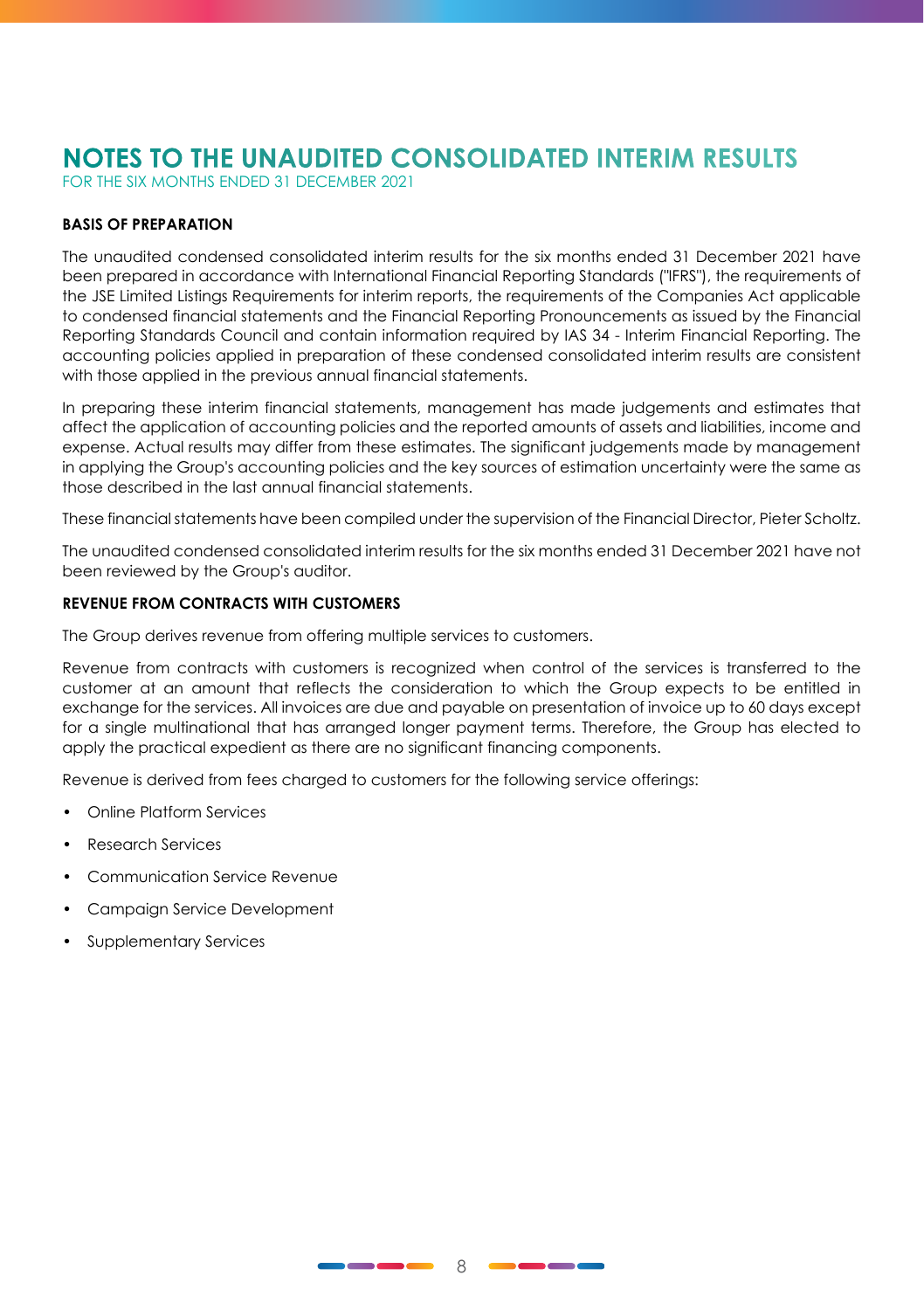FOR THE SIX MONTHS ENDED 31 DECEMBER 2021

The Group does not encounter any revenue reversal due to returns, refunds, rebates and other similar obligations. An analysis of the Group's revenue streams are as follows:

| <b>Revenue stream</b>       | Performance<br>obligation                                                            | <b>Timing measurement</b>                                                                                                                                                                                                                                                                                                                                                                                                                                                                                                                                                                                                                                                                             | Judgement                                                                                                                                                                                                                                                                                                                                                                                                                                                                                              |
|-----------------------------|--------------------------------------------------------------------------------------|-------------------------------------------------------------------------------------------------------------------------------------------------------------------------------------------------------------------------------------------------------------------------------------------------------------------------------------------------------------------------------------------------------------------------------------------------------------------------------------------------------------------------------------------------------------------------------------------------------------------------------------------------------------------------------------------------------|--------------------------------------------------------------------------------------------------------------------------------------------------------------------------------------------------------------------------------------------------------------------------------------------------------------------------------------------------------------------------------------------------------------------------------------------------------------------------------------------------------|
| Online Platform<br>Services | The Group has<br>various platforms that<br>are used by its clients<br>to enhance and | Access to the online platform is based<br>on a monthly fee that is recognized by<br>the Group over time on a straight-line<br>basis.                                                                                                                                                                                                                                                                                                                                                                                                                                                                                                                                                                  | Platform<br>service<br>is<br>delivery<br>largely<br>automated as is the<br>related billing.                                                                                                                                                                                                                                                                                                                                                                                                            |
|                             | promote their service<br>to a large consumer<br>base.                                | Platform services are invoiced on a<br>prepaid basis or within the month that<br>the service is rendered.                                                                                                                                                                                                                                                                                                                                                                                                                                                                                                                                                                                             | Judgement<br>is.<br>therefore not involved<br>estimate<br>to<br>the<br>amount<br>timing<br><b>or</b>                                                                                                                                                                                                                                                                                                                                                                                                   |
|                             |                                                                                      | Transaction-based services that are<br>offered on the online platform are<br>recognized when the transaction<br>takes place at a point in time and<br>invoiced when the service is rendered<br>or within the month that the service is<br>rendered.                                                                                                                                                                                                                                                                                                                                                                                                                                                   | оf<br>the<br>revenue<br>recognized.                                                                                                                                                                                                                                                                                                                                                                                                                                                                    |
| Research<br>Services        | Qualitative and<br>quantitative research<br>services.                                | Continued data collection, collation<br>and research analytics into monthly<br>reports are recognized over time on a<br>straight-line basis and invoiced in the<br>month that the service is rendered.<br>Where a research project spans more<br>than one month, revenue is recognized<br>upon achievement of the benchmarks<br>set within the project.<br>Depending on the agreement, a<br>percentage of the invoicing takes<br>place upon commissioning of the<br>project and the remaining balance as<br>the benchmarks are achieved.<br>All invoicing that has not been<br>recognized as yet is recognized<br>and disclosed as amounts received<br>in advance within trade and other<br>payables. | <b>No</b><br>judgement<br>involved with regards<br>to the<br>timing and<br>amount of ongoing<br>data<br>collection,<br>collation and research<br>analytics services.<br>Management<br>applies judgement to<br>estimate benchmarks<br>as follows:<br>Work<br>completed<br>overestimated<br>work<br>required to complete<br>the service<br>The cost incurred at a<br>period end over the<br>total estimated cost to<br>complete the service.<br>This is applied on an<br>individual<br>project<br>basis. |

----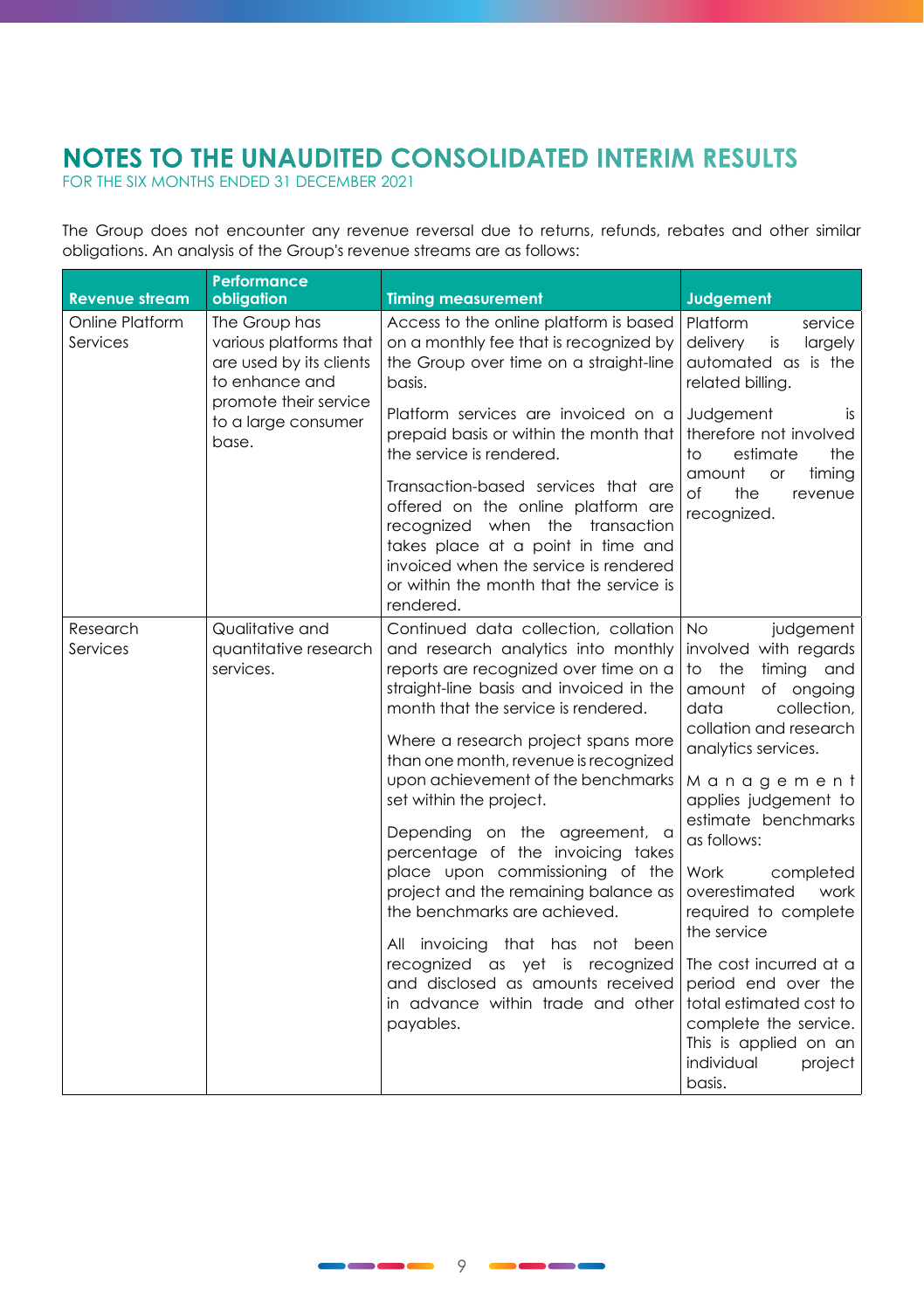# **NOTES TO THE UNAUDITED CONSOLIDATED INTERIM RESULTS**  FOR THE SIX MONTHS ENDED 31 DECEMBER 2021

| <b>Revenue stream</b>              | Performance<br>obligation                                                                                                | <b>Timing measurement</b>                                                                                                                                                                                                                                                                                   | Judgement                                                                                                                                                                                                       |
|------------------------------------|--------------------------------------------------------------------------------------------------------------------------|-------------------------------------------------------------------------------------------------------------------------------------------------------------------------------------------------------------------------------------------------------------------------------------------------------------|-----------------------------------------------------------------------------------------------------------------------------------------------------------------------------------------------------------------|
| Communication<br>Service Revenue   | Provision of<br>communication<br>services such as SMS.<br>USSD, IVR, WhatsApp,<br>App push and Fax<br>services to users. | Revenue is recognized at a point<br>in time when the transaction takes involved regarding the<br>place. For example, Invoicing takes timing and amount<br>place within the same month as the<br>service was rendered.                                                                                       | No.<br>judgement<br>is<br>as these services are<br>automated.                                                                                                                                                   |
| Campaign<br>service<br>development | Represents fees<br>for setting up and<br>managing digital<br>services used<br>for business and<br>marketing purposes.    | The setup of a service is recognized at<br>the point in time when the service is<br>provisioned and is invoiced within the<br>same month. Revenue related to the<br>management of services is invoiced<br>within the month that the recognition<br>takes place and is recognized by the<br>Group over time. | Management <br>applies<br>judgement<br>to determine if the<br>service is set up and<br>provisioned.<br>No.<br>judgement<br>involved<br>with<br>regards to the timing<br>and<br>Ωf<br>amount<br>management fees. |
| Supplementary<br>Services          | Other revenue<br>earned by the<br>Group on services<br>supplementary to the<br>services above.                           | Other revenue relates to the sale of<br>supplementary services recognized at<br>a point in time.                                                                                                                                                                                                            | <b>No</b><br>judgement<br>involved<br>relating to<br>the timing and amount<br>Оf<br>supplementary<br>services.                                                                                                  |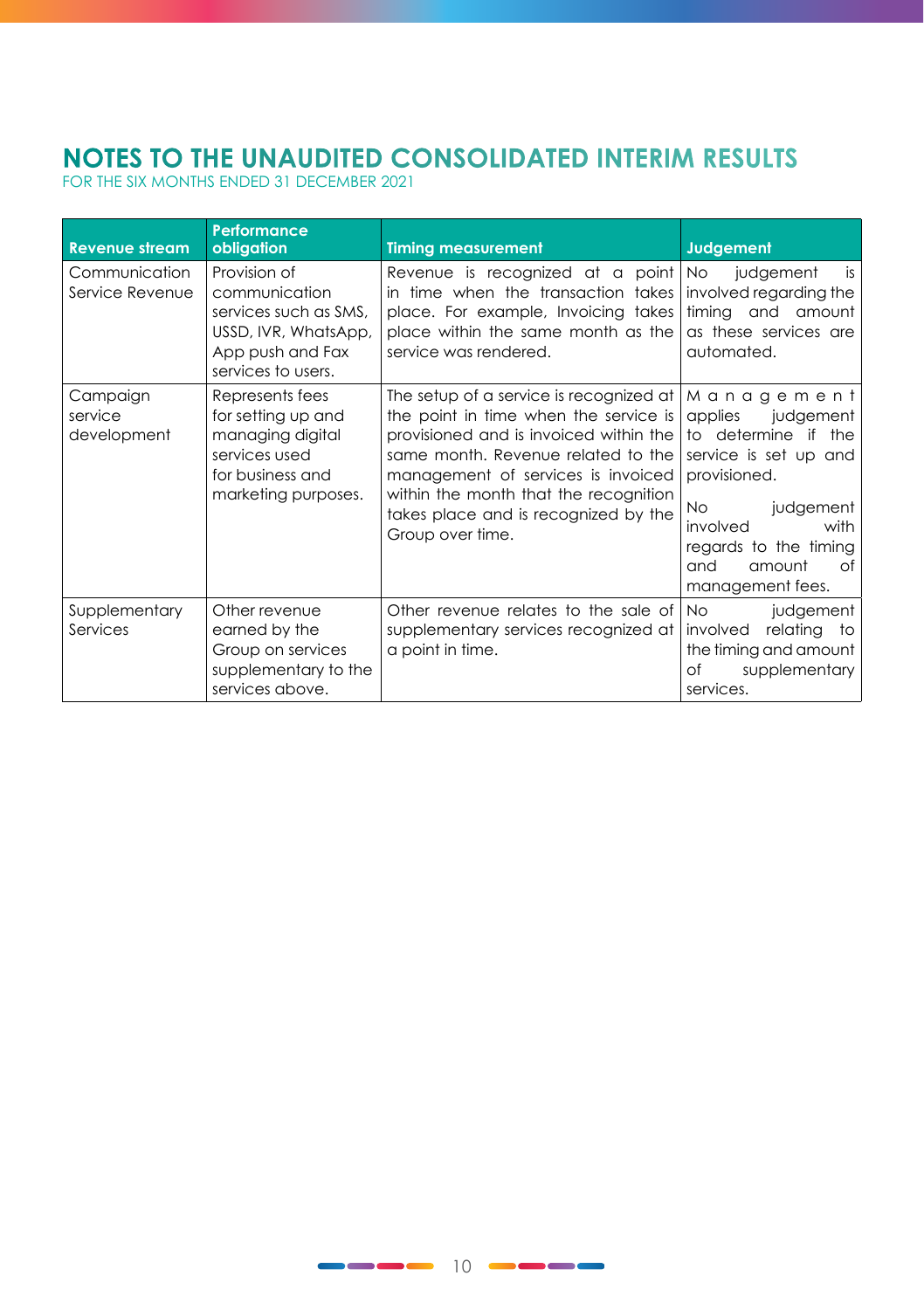FOR THE SIX MONTHS ENDED 31 DECEMBER 2021

|                                                               | <b>Unaudited</b>             | Unaudited                    | <b>Audited</b>           |
|---------------------------------------------------------------|------------------------------|------------------------------|--------------------------|
|                                                               | as at<br>31 December<br>2021 | as at<br>31 December<br>2020 | as at<br>30 June<br>2021 |
|                                                               | <b>R'000</b>                 | R'000                        | <b>R'000</b>             |
| Revenue from contracts with customers                         |                              |                              |                          |
| <b>Rendering of services</b>                                  | 188 386                      | 224 232                      | 386 411                  |
| Less: Agency revenue                                          | (67788)                      | (101 622)                    | (155849)                 |
|                                                               | 120 598                      | 122 610                      | 230 562                  |
| Disaggregation of revenue from contracts with<br>customers    |                              |                              |                          |
| The Group disaggregates revenue from customers as<br>follows: |                              |                              |                          |
| <b>Rendering of service</b>                                   |                              |                              |                          |
| Africa revenue                                                | 14                           | 242                          | 719                      |
| South African revenue                                         | 120 584                      | 122 368                      | 229 843                  |
|                                                               | 120 598                      | 122 610                      | 230 562                  |
| Timing of revenue recognition                                 |                              |                              |                          |
| Overtime                                                      |                              |                              |                          |
| Online Platform Services                                      | 77818                        | 67 483                       | 140 993                  |
| <b>Research Services</b>                                      | 19 487                       | 18 490                       | 37 097                   |
| Campaign services                                             | 5098                         | 6677                         | 11 136                   |
|                                                               | 102 403                      | 92 650                       | 189 226                  |
| At a point in time                                            |                              |                              |                          |
| Online Platform Services                                      | 4 700                        | 14 307                       | 14 340                   |
| <b>Communication Services</b>                                 | 6489                         | 7 1 2 8                      | 10875                    |
| Campaign services                                             | 6 6 6 0                      | 7755                         | 14043                    |
| <b>Supplementary Services</b>                                 | 346                          | 770                          | 2078                     |
|                                                               | 18 195                       | 29 960                       | 41 336                   |
| Total revenue from contracts with customers                   | 120 598                      | 122 610                      | 230 562                  |

The Group offers services that are classified as agency revenue in terms of IFRS 15, and as such, the Group discloses these services separately above. The disclosure relating to the timing and disaggregation of the previous interim reporting period was amended to be in line with the current period. All revenue was disclosed as services at a point in time in the interim report. Online platform services, research services and certain supplementary services are accounted for in the Knowledge Management segment, with the remaining revenue accounted for in the Active Data Exchange Services segment.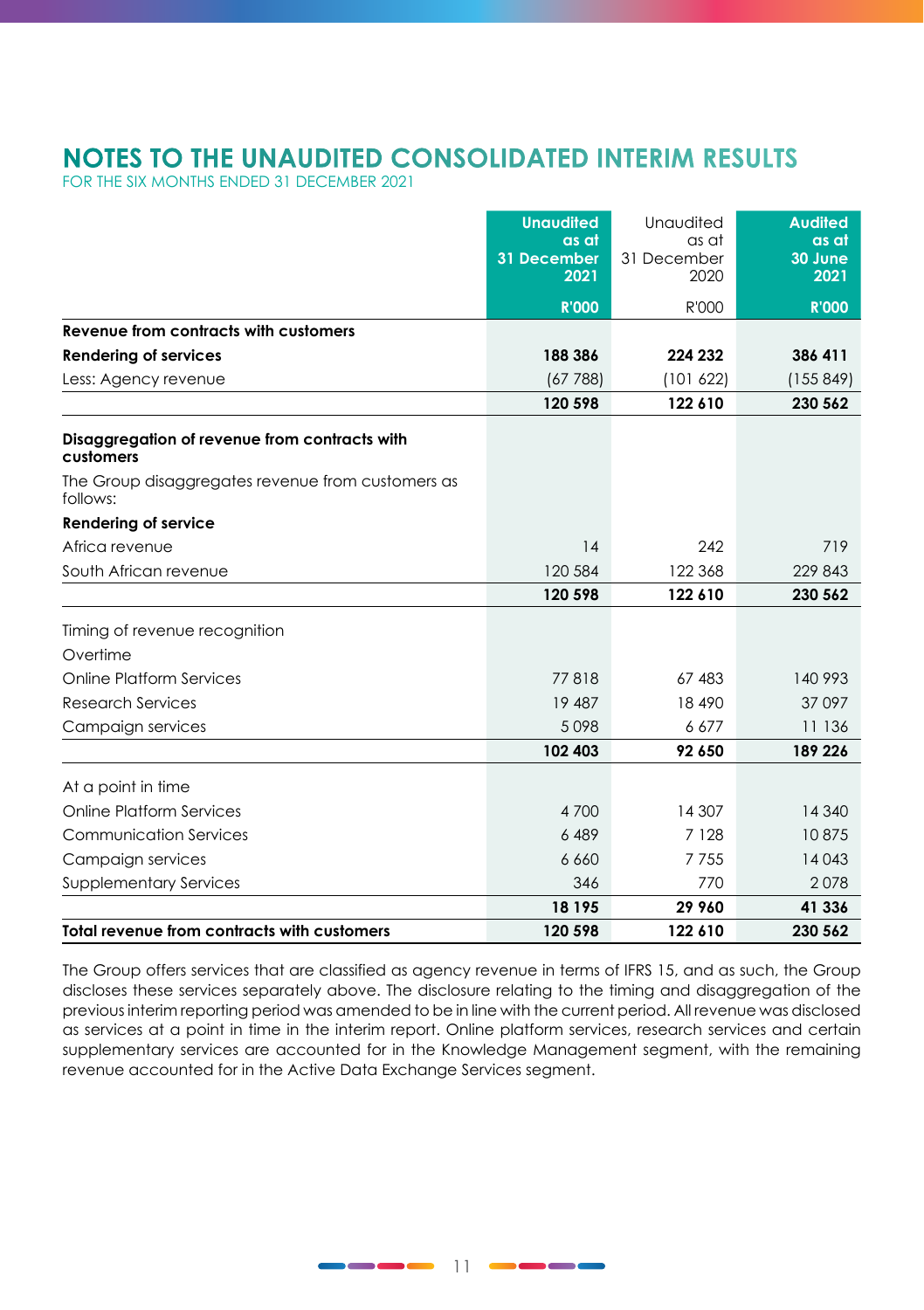# **NOTES TO THE UNAUDITED CONSOLIDATED INTERIM RESULTS**  FOR THE SIX MONTHS ENDED 31 DECEMBER 2021

|                                                                                        | <b>Unaudited</b>           | Unaudited           | <b>Audited</b>    |
|----------------------------------------------------------------------------------------|----------------------------|---------------------|-------------------|
|                                                                                        | as at                      | as at               | as at             |
|                                                                                        | <b>31 December</b><br>2021 | 31 December<br>2020 | $30$ June<br>2021 |
|                                                                                        |                            |                     |                   |
|                                                                                        | <b>R'000</b>               | R'000               | <b>R'000</b>      |
| A RECONCILIATION OF PROFIT BEFORE TAXATION TO<br><b>CASH GENERATED FROM OPERATIONS</b> |                            |                     |                   |
| (Loss)/Profit before taxation                                                          | (54062)                    | 15764               | 18 957            |
| <b>Adjustments for:</b>                                                                | 57 650                     | 3844                | 16 041            |
| Depreciation and Amortisation                                                          | 5 209                      | 6422                | 12 5 45           |
| Change in provisions                                                                   |                            | (2062)              |                   |
| Loss on disposal of investment                                                         | 3 2 7 3                    |                     |                   |
| (Profit) on disposal of Property, plant and equipment                                  | (117)                      |                     | (749)             |
| Finance cost                                                                           |                            | 545                 | 664               |
| Income from associates                                                                 | (418)                      | (141)               | (270)             |
| Impairment of goodwill                                                                 | 41 600                     |                     | 4 3 3 4           |
| Impairment of intangible assets                                                        | 8 1 9 4                    |                     |                   |
| Cash-settled share-based payment                                                       | 1 549                      | 358                 | 666               |
| Modification of right-to-use asset                                                     |                            |                     | 1 7 1 3           |
| Investment income                                                                      | (1640)                     | (1278)              | (2862)            |
| Operating Profit before working capital changes                                        |                            |                     |                   |
| <b>Working capital changes</b>                                                         | (4299)                     | 152                 | 11 649            |
| Inventories                                                                            | (30)                       |                     | (889)             |
| Trade and other receivables                                                            | (6975)                     | (9216)              | 4 6 8 8           |
| Third party prize money                                                                | 11059                      | (1908)              | 4 2 1 9           |
| Trade and other payables                                                               | (8353)                     | 11 276              | 3 6 3 1           |
| Cash generated from operations                                                         | (711)                      | 19760               | 46 647            |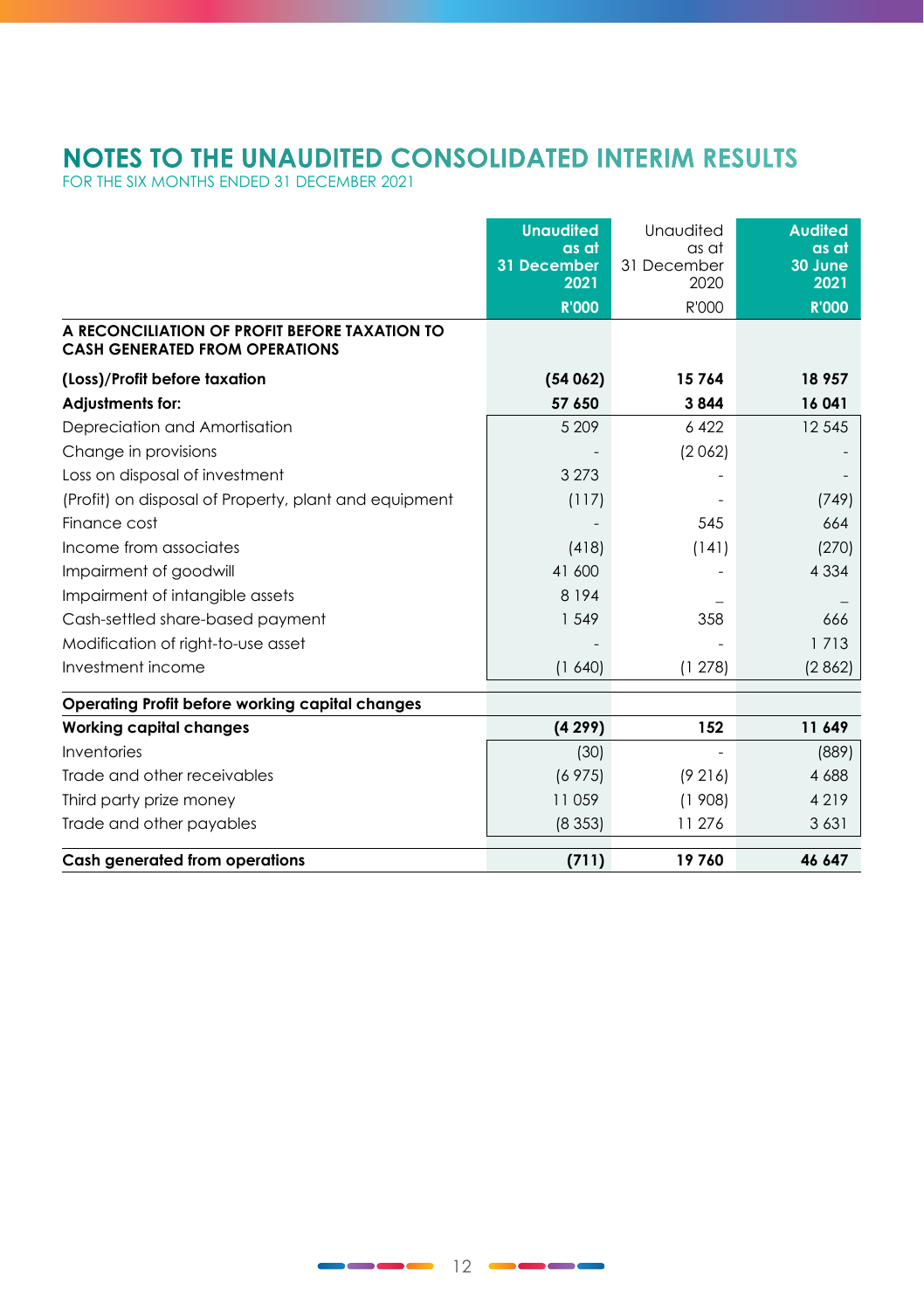FOR THE SIX MONTHS ENDED 31 DECEMBER 2021

#### **SEGMENTAL REPORTING**

Operating segments are reported in a manner consistent with the internal reporting provided to the chief operating decision-makers (the "CODM"). The CODM have been identified as the executive committee members who make strategic decisions. The CODM have organized the operations of the Company based on its brands, and this has resulted in the creation of the following reportable segments:

• **Active Data Exchange Services**

#### • **Knowledge Creation and Management**

|                                     | <b>Unaudited</b><br>as at<br>31 December<br>2021 | Unaudited<br>as at<br>31 December<br>2020 | <b>Audited</b><br>as at<br>30 June<br>2021 |
|-------------------------------------|--------------------------------------------------|-------------------------------------------|--------------------------------------------|
|                                     | <b>R'000</b>                                     | R'000                                     | <b>R'000</b>                               |
| <b>Gross Revenue</b>                |                                                  |                                           |                                            |
| Active Data Exchange Services       | 25 5 6 4                                         | 24 756                                    | 39 2 23                                    |
| Knowledge Creation and Management   | 162822                                           | 199 476                                   | 347 188                                    |
|                                     | 188 386                                          | 224 232                                   | 386 411                                    |
| Revenue Generated as agency service |                                                  |                                           |                                            |
| Active Data Exchange Services       | (4556)                                           | (3197)                                    | (2094)                                     |
| Knowledge Creation and Management   | (63 232)                                         | (98 425)                                  | (153755)                                   |
|                                     | (67788)                                          | (101 622)                                 | (155849)                                   |
| Revenue                             |                                                  |                                           |                                            |
| Active Data Exchange Services       | 21 008                                           | 21 559                                    | 37 129                                     |
| Knowledge Creation and Management   | 99 590                                           | 101 051                                   | 193 433                                    |
|                                     | 120 598                                          | 122 610                                   | 230 562                                    |
| Cost of sales                       |                                                  |                                           |                                            |
| Active Data Exchange Services       | (6812)                                           | (6977)                                    | (9865)                                     |
| Knowledge Creation and Management   | (12184)                                          | (13451)                                   | (22018)                                    |
|                                     | (18996)                                          | (20 428)                                  | (31883)                                    |
| <b>Gross Profit</b>                 |                                                  |                                           |                                            |
| Active Data Exchange Services       | 14 196                                           | 14 582                                    | 27 264                                     |
| Knowledge Creation and Management   | 87 406                                           | 87 600                                    | 171 415                                    |
|                                     | 101 602                                          | 102 182                                   | 198 679                                    |

The reconciliation of Gross Profit to Profit before Taxation is provided in the Statement of Comprehensive Income. The CODM reviews these income and expense items on a Group basis and not per individual segment. All assets and liabilities are reviewed on a Group basis by the CODM.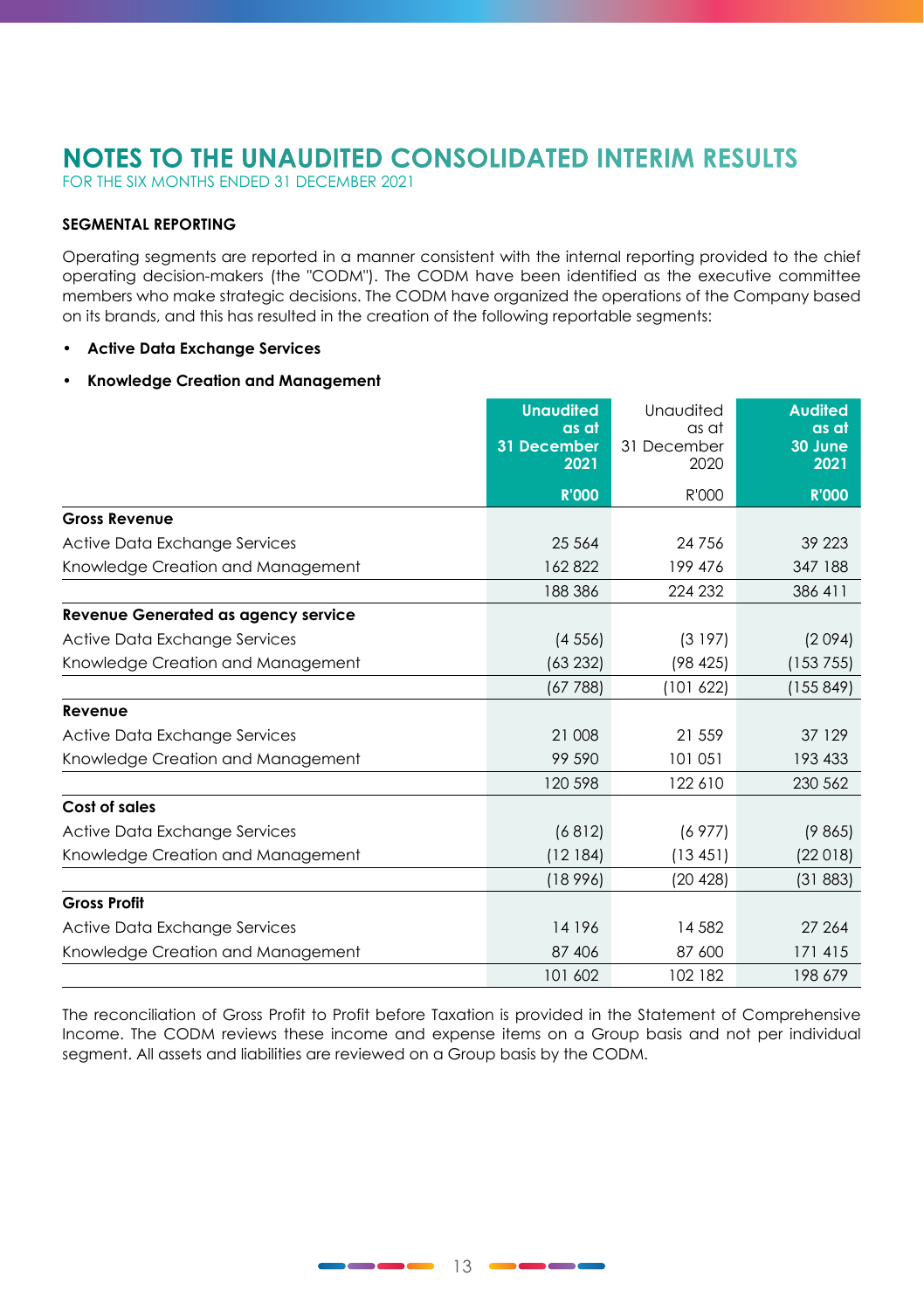# **NOTES TO THE UNAUDITED CONSOLIDATED INTERIM RESULTS**  FOR THE SIX MONTHS ENDED 31 DECEMBER 2021

#### **Reconciliation between earnings and headline earnings**

|                                                                                                                                                                                                                                                                                          | <b>Unaudited</b><br>as at | Unaudited<br>as at  | <b>Audited</b><br>as at |
|------------------------------------------------------------------------------------------------------------------------------------------------------------------------------------------------------------------------------------------------------------------------------------------|---------------------------|---------------------|-------------------------|
|                                                                                                                                                                                                                                                                                          | 31 December<br>2021       | 31 December<br>2020 | 30 June<br>2021         |
|                                                                                                                                                                                                                                                                                          | <b>R'000</b>              | R'000               | <b>R'000</b>            |
| The calculation of (loss) / earnings per share is based on<br>losses of R54.6 million attributable to equity holders of<br>the parent (2020; Profit of R6.7 million) and a weighted<br>average of 229 273 021 (2020: 229 273 021) ordinary<br>shares in issue during the period.         | (23.81) Cents             | 2.93 Cents          | 0.90 Cents              |
| The calculation of headline (loss) / earnings per share<br>is based on losses of R1.6 million attributable to equity<br>holders of the parent (2020: Profit of R6.7 million) and a<br>weighted average of 229 273 021 (2020: 229 273 021)<br>ordinary shares in issue during the period. | $(0.70)$ Cents            | 2.93 Cents          | 3.03 Cents              |
| Reconciliation between earnings and headline earnings                                                                                                                                                                                                                                    |                           |                     |                         |
| Profit/ (loss) attributable to ordinary shareholders of parent                                                                                                                                                                                                                           | (54 592)                  | 6723                | 2064                    |
| Loss on disposal of subsidiary                                                                                                                                                                                                                                                           | 3 2 7 3                   |                     |                         |
| After Tax effect on Profit on disposal of Property, plant<br>and equipment:                                                                                                                                                                                                              | (84)                      |                     | (539)                   |
| Impairment of goodwill                                                                                                                                                                                                                                                                   | 41 600                    |                     | 4 3 3 4                 |
| Impairment of intangible asset                                                                                                                                                                                                                                                           | 8 1 9 4                   |                     |                         |
| Net Headline (loss) / earnings                                                                                                                                                                                                                                                           | (1 609)                   | 6723                | 5859                    |
| The calculation of diluted (loss) / earnings per share is<br>based on losses of R54.6 million attributable to equity<br>holders of the parent (2020: Profit of R6.7 million) and a<br>weighted average of 229 273 021 (2020: 229 273 021)<br>ordinary shares in issue during the period. | $(23.81)$ Cents           | 2.93 Cents          | 0.90 Cents              |
| There were no instruments issued during the current<br>period that have a dilutive impact.                                                                                                                                                                                               |                           |                     |                         |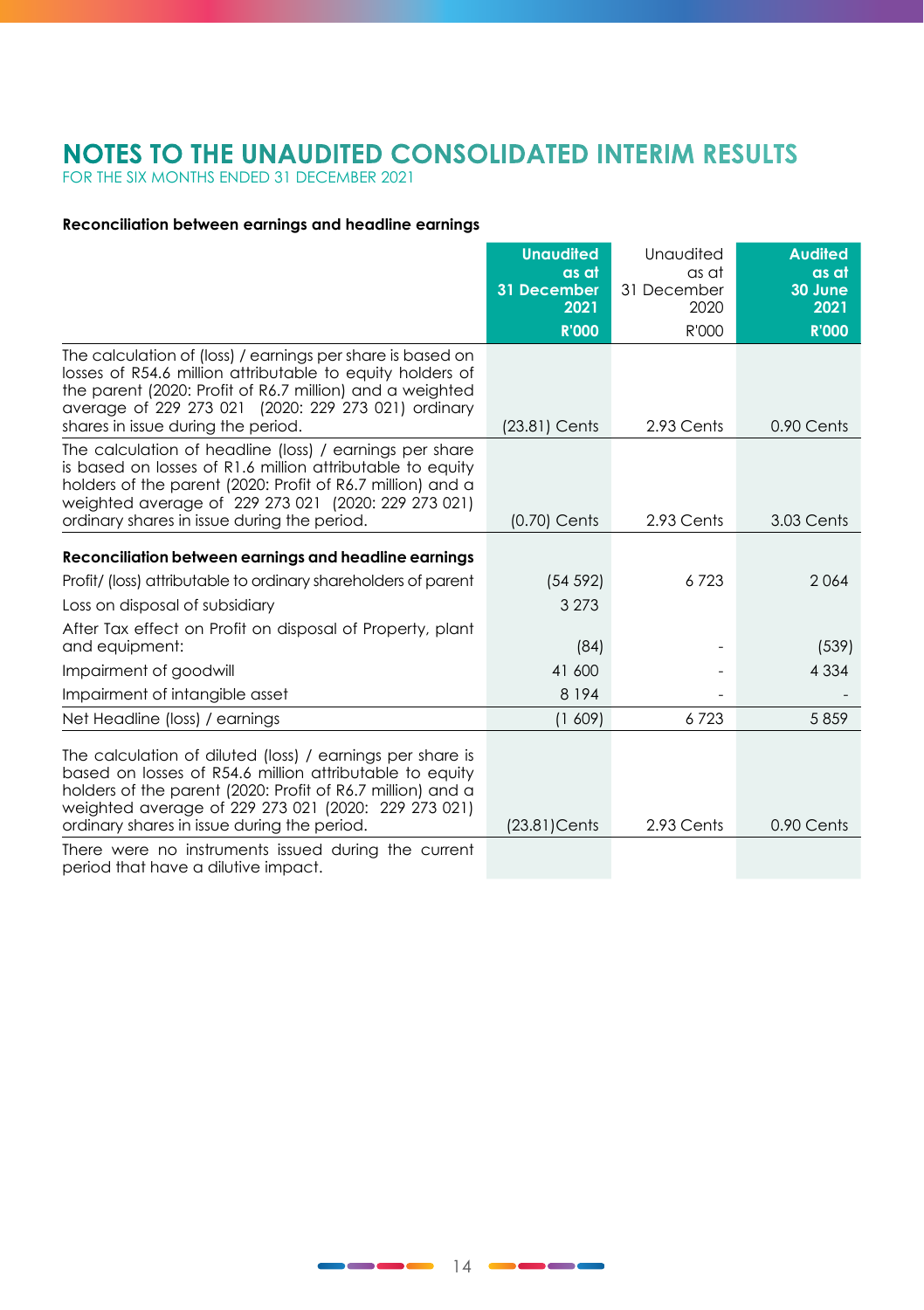FOR THE SIX MONTHS ENDED 31 DECEMBER 2021

#### **TAXATION**

|                                                                               | <b>Unaudited</b><br>as at<br>31 December<br>2021 | Unaudited<br>as at<br>31 December<br>2020 | <b>Audited</b><br>as at<br>30 June<br>2021 |
|-------------------------------------------------------------------------------|--------------------------------------------------|-------------------------------------------|--------------------------------------------|
|                                                                               | <b>R'000</b>                                     | R'000                                     | <b>R'000</b>                               |
| Local income tax - Current period                                             | (1130)                                           | 5 2 3 1                                   | 10610                                      |
| Local income tax - Current period                                             | (117)                                            |                                           | (104)                                      |
| Deferred tax movement                                                         | (401)                                            | (599)                                     | (3004)                                     |
|                                                                               | 1648                                             | 4 6 3 2                                   | 7 502                                      |
| Reconciliation between applicable tax rate and<br>average effective tax rate. |                                                  |                                           |                                            |
| Accounting (loss) / profit                                                    | (54062)                                          | 15764                                     | 18957                                      |
| Tax at applicable rate (28%)                                                  | (15062)                                          | 4414                                      | 5 3 0 8                                    |
| Non-deductible expenses - Not in the production of<br>income                  | 1 1 5 9                                          | 359                                       | 1056                                       |
| Local income tax - recognized in current tax for prior<br>periods             | (117)                                            |                                           |                                            |
| Loss on disposal of subsidiary                                                | 916                                              |                                           |                                            |
| Impairment of goodwill                                                        | 11,648                                           |                                           | 1,213                                      |
| Income from associates                                                        | (117)                                            | (141)                                     | (75)                                       |
|                                                                               | 1648                                             | 4 6 3 2                                   | 7 5 0 2                                    |

#### **SALE OF SUBSIDIARY**

During the period under review, the Group disposed of its interest in the BMi Sport Group. The pandemic's impact on the Sport Sponsorship industry over the past two years has resulted in the BMi Sport Group being under severe financial distress and consuming its built-up reserves. Accordingly, the Group sold its interest in the BMi Sport Group to management effective 1 October 2022 for minimal consideration and with adequate resources to ensure that the Sport Group can deliver on all its contractual and staff obligation.

|                                  | <b>Unaudited</b><br>six months<br>ended<br>31 December<br>2021 |
|----------------------------------|----------------------------------------------------------------|
|                                  | <b>R'000</b>                                                   |
| Fixed assets                     | 92                                                             |
| Intangible assets                | 306                                                            |
| Trade and other receivables      | 442                                                            |
| Deferred Tax                     | 1 1 6 0                                                        |
| Cash and Cash Equivalent         | 2816                                                           |
| Trade and other payables         | (1, 543)                                                       |
| Total identifiable asset value   | 3 2 7 3                                                        |
| Consideration received           |                                                                |
| (Loss) on disposal of subsidiary | (3 273)                                                        |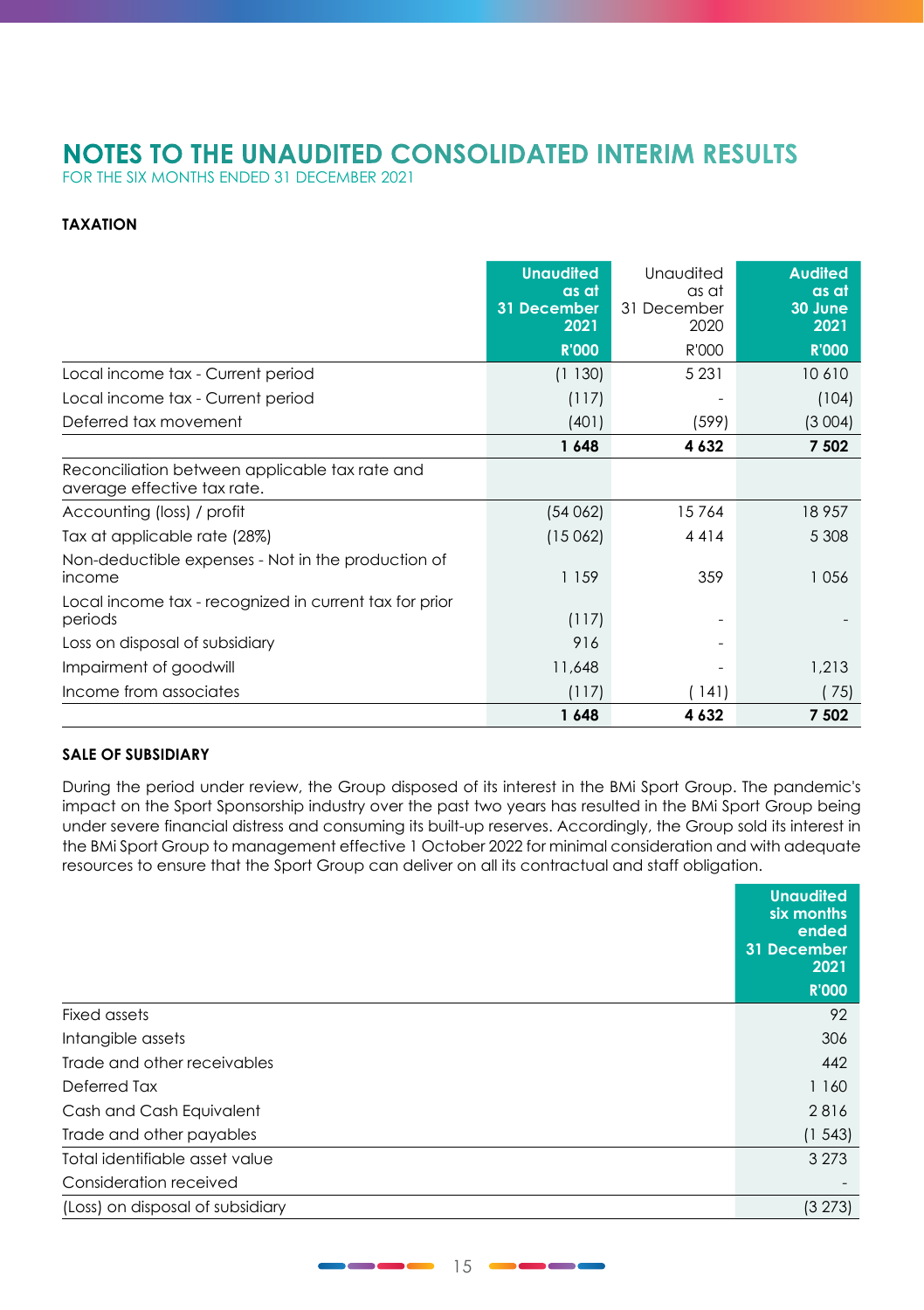FOR THE SIX MONTHS ENDED 31 DECEMBER 2021

#### **JUDGEMENTS AND ASSUMPTIONS**

#### **Goodwill relating to Private Property South Africa**

The goodwill pertaining to the Private Property is tested for impairment by determining the current value of the future projected cash flow for 5 years, including the calculation of a terminal value after the period using an average growth and terminal growth rate of 5.5% (June 2021: 5.5%) and a pre-tax discount rate of 23.96% (June 2021:22.38%).

To ensure long term sustainability and ensure that PPSA positions itself as a world-class property marketing platform, the Company has elected to reinvest most of the cash it generates through operations back into its core systems and processes. Due to this, the cash flows used in the calculation of the Company's goodwill have significantly reduced compared to previous periods. Therefore, it is assumed that they will only recover back to their normal cash flows in the medium to long term. The result is that the recoverable amount of the cash-generating unit is calculated to be R86 million (June 2021: R144,2 million), resulting in an impairment of goodwill relating to PPSA of R41,6 million.

If the future growth rate increased by 1%, then the recoverable value of the asset is calculated to be R97,5 million (June 2021: R162.2 million). If reduced by 1%, it will be R74,7 million (June 2021: R126.9 million), which will require additional impairment of goodwill of R11,3 million.

If the pre-tax discount rate used to calculate the recoverable value of the asset is reduced by 1%, then the calculated value will be R93.3 million (June 2021: R148.5 million), and if the rate is increased by 1%, then the calculated value will be R77.2 million (June 2021 R140.2 million) which will require additional goodwill impairment of R8.2 million.

#### **Intangible assets**

In line with the Group's accounting policy, the Group evaluated the recoverable amount of its intangible assets that are not yet available for use. Considering the poor financial results of the Group, the depressed economic and trading conditions and the re-evaluation of the Group's strategic growth prospects that are being undertaken, the following assets were impaired as the future economic benefits of these intangible assets is uncertain.

| Unaudited as at 31 December 2021             | Cost<br><b>R'000</b> | <b>R'000</b> | Impairment Carrying value<br><b>R'000</b> |
|----------------------------------------------|----------------------|--------------|-------------------------------------------|
| ACDP, UNIID and related systems              | 5 702                | (5702)       | $\sim$                                    |
| Bespoke Research capturing and data software | 2492                 | (2.492)      |                                           |
|                                              | 8 1 9 4              | (8194)       | $\blacksquare$                            |

#### **GOING CONCERN**

In determining the going concern of the Group, the board of directors of Cognition ("the Board") has considered that nearly all economic and social restrictions arising from the COVID19 regulations have been lifted, and as a result, the impact of the remaining COVID19 regulations have no or very little impact on the Group's business activities. In addition, all the operating companies in the Group have sufficient working capital, and the Group is in a healthy financial position with very limited debt. Accordingly, the Board has formally considered the going concern assertion for the year going forward and is of the opinion that it is appropriate.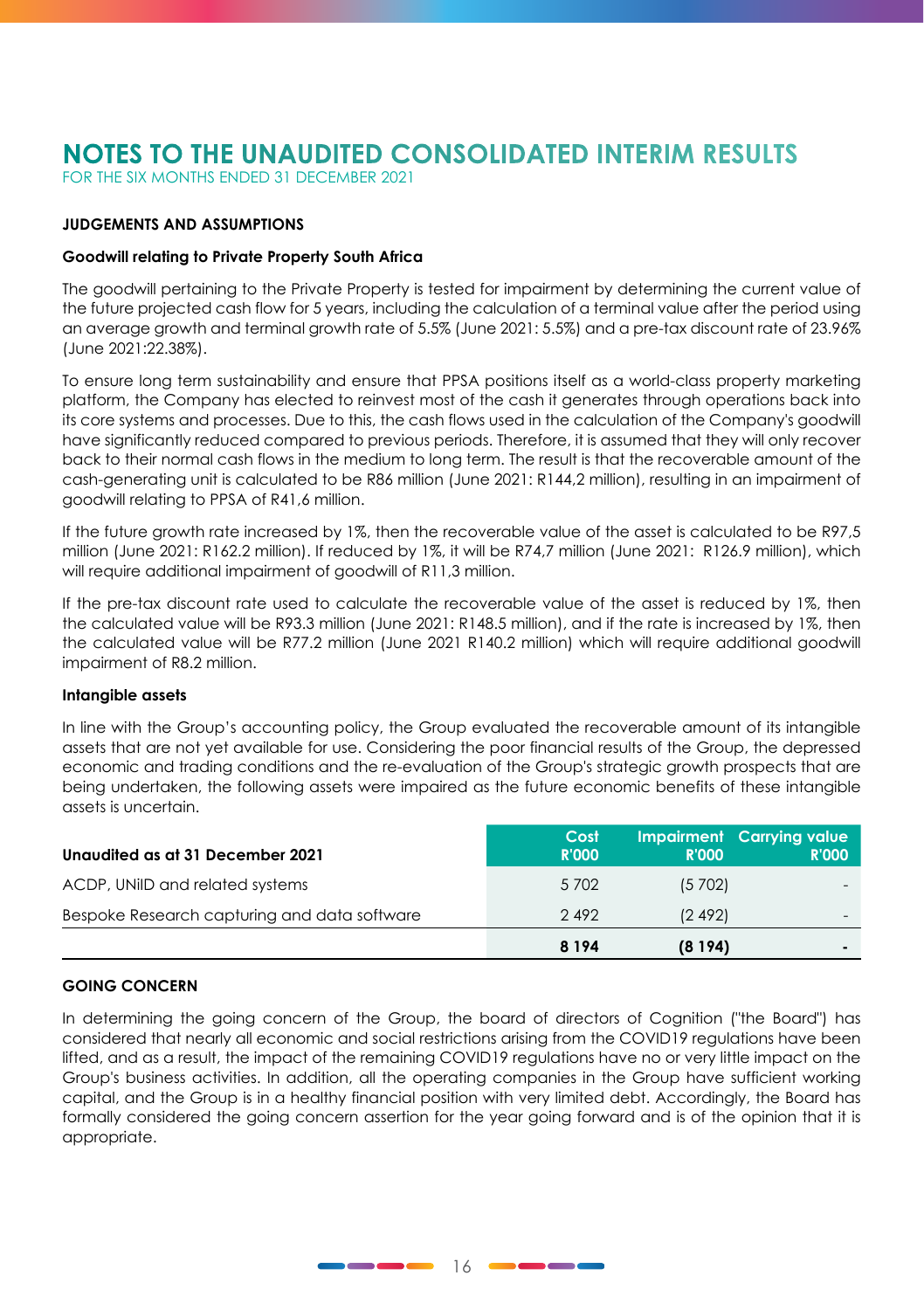FOR THE SIX MONTHS ENDED 31 DECEMBER 2021

#### **DIVIDEND POLICY**

Given the current uncertain market conditions, the Group wishes to preserve its cash resources, and the Board has therefore resolved not to declare an interim dividend.

#### **DIRECTORATE**

The following changes to the Board and Company Secretariat occurred during the interim period:

- Mark Smith stepped down as CEO and assumed the role of a Non-Executive Director on 10 December 2021.
- Following the above, Rob Fedder was appointed as acting CEO, with his formal appointment to the Board taking effect from 4 March 2022.
- Mr Smith subsequently resigned from the Board as a Non-Executive Director on 20 January 2022.
- At the AGM held on 26 November 2021:
- Roger Pitt and Gaurang Mooney were not re-elected as Independent Non-Executive Directors;
- Steve Naudé was elected as an Independent Non-Executive Director; and
- Ashvin Mancha retired as an Independent Non-Executive Director.

Stefan Kleynhans resigned as Company Secretary with effect from 31 March 2022.

#### **SUBSEQUENT EVENTS**

The Board is not aware of any material events that have occurred between the end of the interim period and the date of this report.

#### **APPRECIATION**

We would like to thank our customers, partners, dealers, staff and other service providers for their continued support, loyalty and dedication.

#### **For and on behalf of the Board**

**Paul Jenkins Rob Fedder Pieter Scholtz** Chairman Chief Executive Officer Chairman Financial Director

Johannesburg

7 March 2022